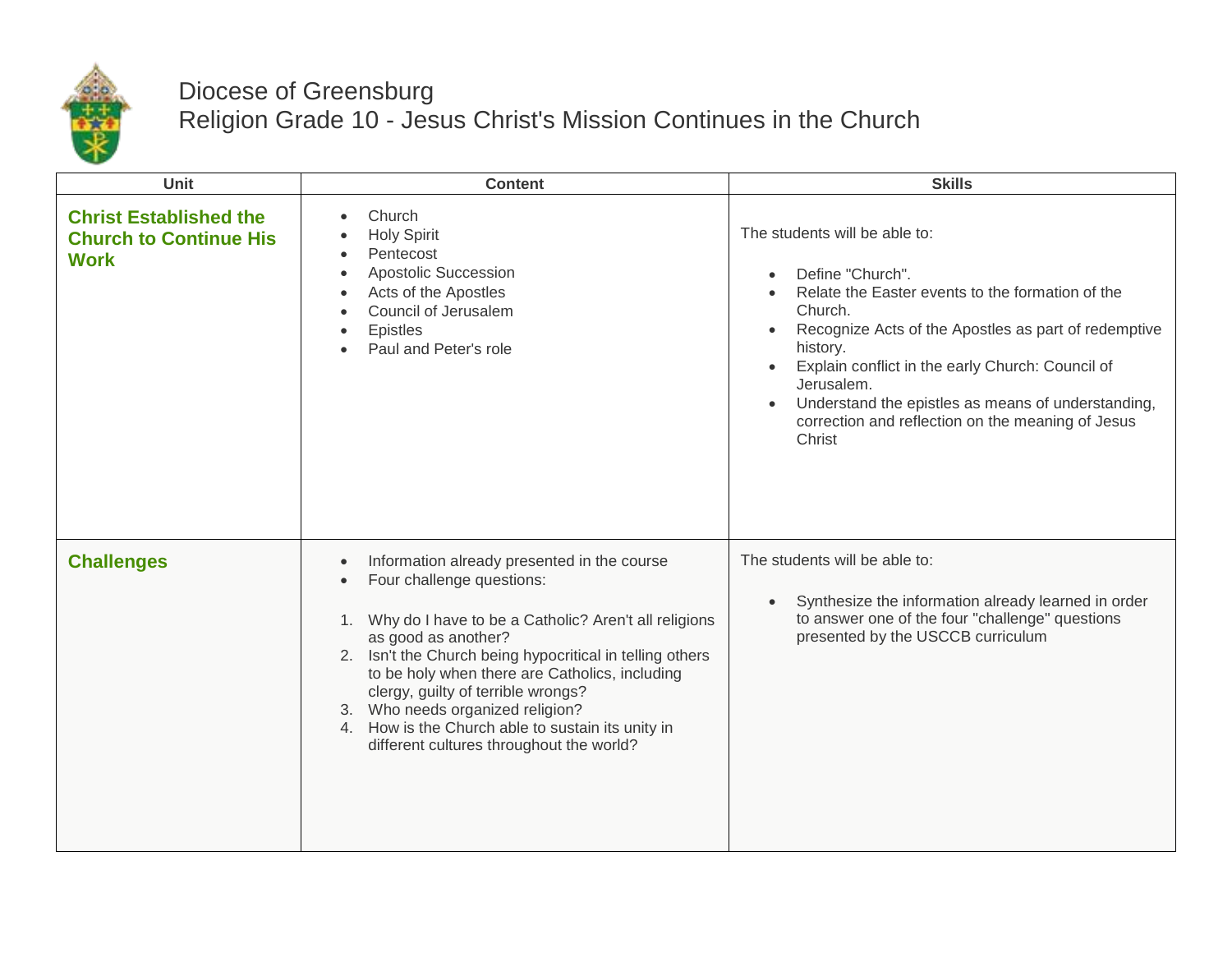| Unit                                                 | <b>Content</b>                                                                                                                                                                                                | <b>Skills</b>                                                                                                                                                                                                                                                                                                                                       |
|------------------------------------------------------|---------------------------------------------------------------------------------------------------------------------------------------------------------------------------------------------------------------|-----------------------------------------------------------------------------------------------------------------------------------------------------------------------------------------------------------------------------------------------------------------------------------------------------------------------------------------------------|
| <b>Images of the Church</b>                          | Images in the Old Testament<br>$\bullet$<br>Images in the New Testament<br>Images in the Church<br>$\bullet$                                                                                                  | Students will be able to:<br>Identify images in the Old Testament such as the Ark<br>of the Covenant, The Burning Bush, and the Tree of<br>Jesse<br>Identify images in the New Testament such as the<br>Body of Christ, the Vine, the Dove, and the parables<br>of Jesus<br>Identify images in the Church such as water, the<br>cross, bread & wine |
| The Marks of the Church                              | Marks of the Church (one, holy, Catholic,<br>$\bullet$<br>Apostolic)<br>Heresies<br>$\bullet$<br><b>Schisms</b><br>Ecumenism<br>$\bullet$<br>Magisterium<br>$\bullet$<br>Interreligious dialogue<br>$\bullet$ | The students will be able to:<br>Understand heresies and schisms as wounds to<br>unity.<br>Recognize other Christian churches in the world<br>today.<br>Define and develop what the terms One, Holy,<br>Catholic and Apostolic as marks of the Church<br>Recognize the role of the Magisterium in leading the<br>Church                             |
| The Church in the World                              | Evangelization<br>$\bullet$<br>Magisterium<br>$\bullet$<br>Pope Francis<br>$\bullet$<br>Vocation<br>$\bullet$<br>Infallibility<br>$\bullet$<br>Sanctifying grace<br>$\bullet$                                 | The students will be able to:<br>Define evangelization.<br>Explain the role of the Magisterium.<br>Graph the hierarchy of the Church.<br>Explore current teachings of Pope Francis.<br>Define infallibility.                                                                                                                                        |
| <b>Implications for Life of a</b><br><b>Believer</b> | Body of the Church<br>Sacrament<br>Liturgical year<br>$\bullet$<br>Prayer<br>$\bullet$                                                                                                                        | The students will be able to:<br>Justify the importance of belonging to a parish.<br>Explain sacraments as the means of salvation.                                                                                                                                                                                                                  |